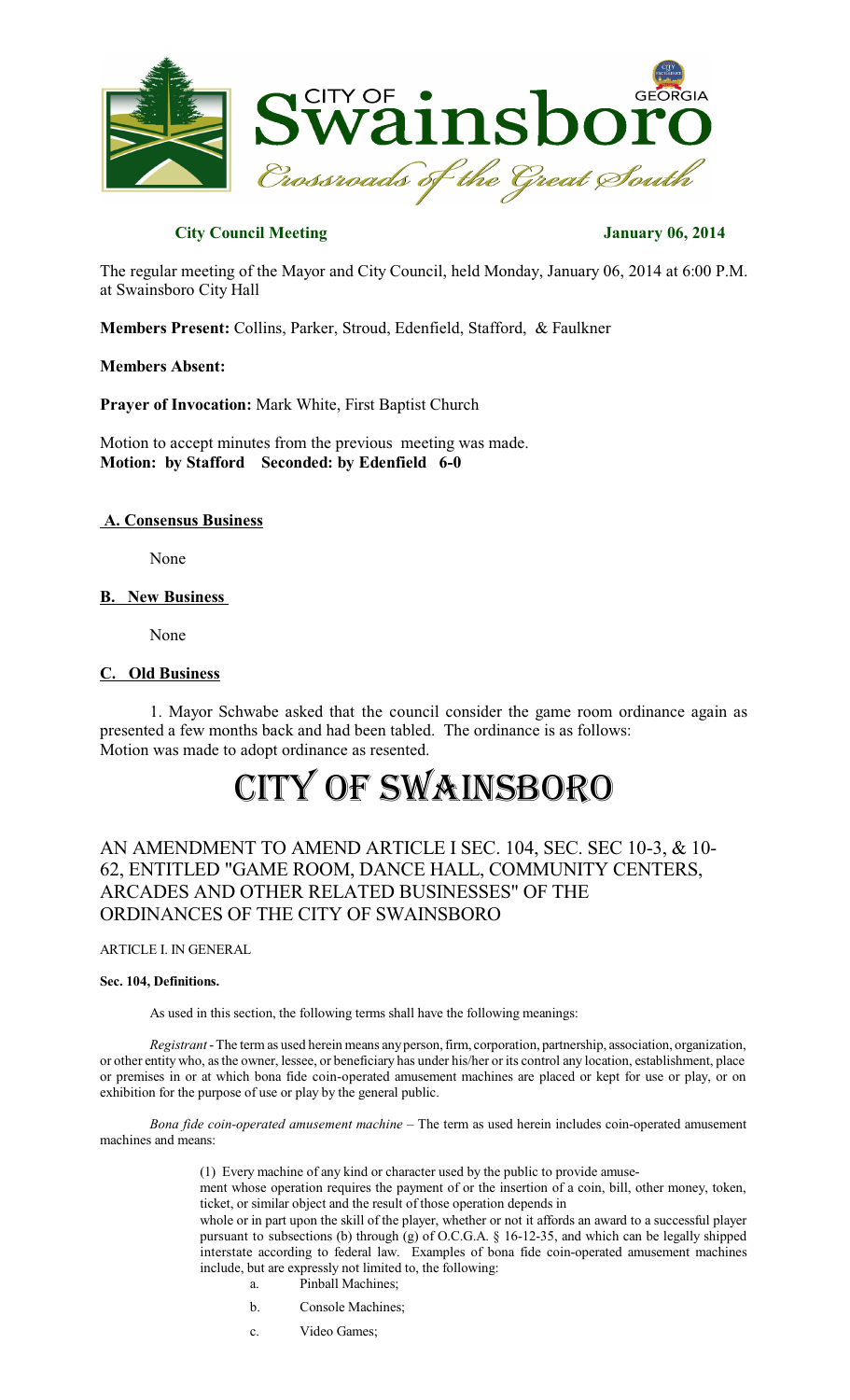- d. Crane Machines;
- e. Claw Machines;
- f. Pusher Machines;
- g. Bowling Machines;
- h. Novelty Arcade Machines;
- i. Football or Table Soccer Machines
- j. Miniature Racetrack, Football or Golf Machines;
- k. Target or Shooting Gallery Machines
- l. Basketball Machines;
- m. Shuffleboard Games;
- n. Kiddie Rides Games;
- o. Skeeball Machines;
- p. Air Hockey Machines;
- q. Roll Clown Machines
- r. Trivia Machines;
- s. Laser Games;
- t. Simulator Games;
- u. Virtual Reality Machines;
- v. Maze Games;
- w. Racing Games;
- x. Coin-operated pool tables or coin-operated billiard tables as defined in paragraph
	- (3) of O.C.G.A § 143-8-1 and
- y. Any other similar amusement machine, which can be legally operated.

(2) Every machine of any kind or character used by the public to provide music whose operation requires the payment of or the insertion of a coin, bill, other money, token, ticket or similar object such as jukeboxes or other similar types of music machines.

*Arcade* – The term as used herein means a location where more than (3) non-cash Redemption machines as described in O.C.G.A. § 18-12-35(c) or 16-12-35 (d) are operated.

*License* – The term as used herein means a license issued by the county to operate an arcade.

*Location* – The term as used herein means a separate building.

*Dance Halls* – Are defined as any private location used for musical performances, concerts, dances, where a fee is charged, a donation is solicited or a charge is imposed for the purposes of entry into the establishment.

#### **Sec. 10-2 Registration Required.**

No registrant shall make available for use within the incorporated area of the city of Swainsboro, any bona fide coin-operated amusement machine unless; (a) the state license and required sticker is affixed to the machine pursuant to O.C.G.A § 47-17-1 et esq.. (b) the bona fide coin-operated amusement machine us registered with the governing authority of the city; and (c) ifrequired, the bona fide coin-operated amusement machine islocated and used in an arcade which has been duly licensed under sections 10-1 (7) through 10-1 (11) herein below.

#### **Sec. 10-3 Registration Or License Fee.**

**A registration fee will be required on a coin-operated amusement machine at the cost of \$10.00 per machine on all establishments that desire more than three (3) machines. Those businesses that only have three (3) coin-operated amusement machinesshall not be required to register the machines and no cost will be allocated. Registration fee per machine will be paid annually upon renewal of said license.**

#### **Sec. 10-4 Machine Registration Form.**

(a) The machine registration shall be filed in writing on a form to be provided by the city and shall specify.

(1) The name and address of the registrant and if a firm, corporation, partnership or association, the principal officers thereof and their addresses;

(2) Registrants shall list the location and address of the premises where the licensed machine or machines are to be operated, together with the character of the business as Carried on at such place;

(3) Registrants shall list the number machines to be maintained on the premises;

(4) The name and address of the owner of the machine or machines, if other than the registrant;

(5) Specific identifying information on the type of each machine, its function and operation, and its state license number; and

(6) Other identifying information about the registrant's business including but not limited to federal employer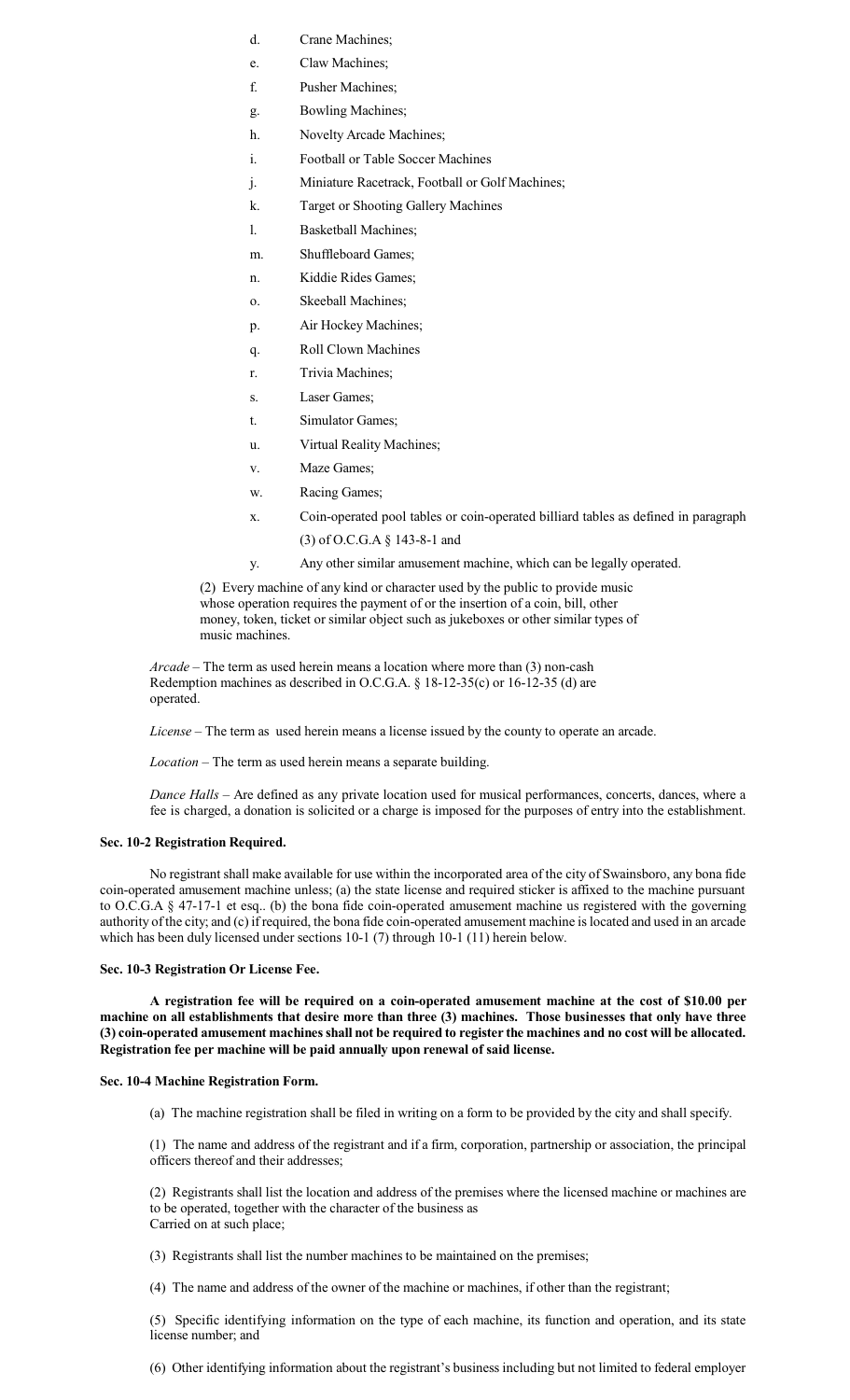identification and state sales tax number and other pertinent information.

#### **Sec. 10-5. Increasing Number Of Machines.**

In the event a registrant desires to increase the number of machines to be used or played, or exhibited for use or play at his location, so that he then has more machines than as shown on his original or amended registration, he shall, prior to the operation of the new machines, notify the city and register the new machines. An amended registration shall also be required at any time a machine is replaced, even if by another machine of the same type or nature.

#### **Sec. 10-6 Operation Regulation.**

(a) All registrants hereunder shall be subject to the following regulations:

(1) *Gambling is prohibited.* Gambling devices or any gambling on the premises is prohibited. Nothing in this article shall be construed to authorize, permit or license any gambling device of any nature whatsoever or any gambling contrary to law. License holders shall review city ordinance 62-6 that prohibits gambling devices and must adhere to ordinance.

(2) *Machines are to kept in plain view.* All such machines shall at all times be kept and placed in plain view of and open and accessible to any person or persons who may frequent or be in any place of business where such devices are kept or used for play by the public.

(3) *Inspection.* The Swainsboro Police Chief, his or her designee and/or the city code enforcement officer, shall inspect or cause the inspection of any place or building in which any such machine or machines are operated or set up for operation and to inspect, investigate and test such machines as needed. **These inspections may be at will in order to assure compliance with City and State law.**

(4) *Attendant required.* It shall be unlawful for any registrant to open his business to the public unless an employee of the registrant is present. Said attendant shall be of sufficient mental and physical capacity so as to be able to provide aid to patrons if needed or desired.

(5) *Refunds and adjustments.* Refunds and adjustments to all customers shall be the responsibility of the registrant of the location of the machine in question; provided, however, that such refunds or adjustments shall not include refunds for any unused games or credits.

(6) *Gross income requirements.* No registrant shall derive more than 50 percent of such registrant's annual income from the business location in which the amusement machine or machines are situated from amusement machines that provide for non-cash redemption as described in subsection (c) or (d) of O.C.G.A. § 16-12-35. For the purpose of this section, annual income is the sum of the total gross receipts generated by the registrant's business at the business location where the machines are located in a calendar year. Upon request by the local government, the registrant shall provide the necessary financial documents from the registrant in order to verify the amount of annual income and the amount of such income generated from the bona fide coin operated amusement machines as described in subsection (c) or (d) of O.C.G.A. § 16-12-35.

(7) No registrant who holds any form of license described above shall allow the sale, consumption or use of alcoholic beverages on their premises.

**(8)** *Hours of Operation.* **Will be from 7:00a.m. until 1:00a.m. Monday through Saturday and from 1:00 p.m. until 11:00 p.m. on Sundays. Owner will be required to close the doors at these posted hours and all patrons will have to vacate the premises within one hour of the posted closing time.**

# **(9)** *Redemption.* **Redemption is permitted not to exceed a cash value payout of \$10.00.**

#### **Sec. 10-7. Arcade License Required**

Any registrant who proposes to located more than three coin-operated amusement machines in any place of business, any business premises, or any other location shall be required to apply for and receive a valid arcade license prior to placing such machines into operation.

#### **Sec. 10-8. Distance Requirements, Plat Required**

(a) Every application for a license to operate an arcade in the City of Swainsboro shall be accompanied by a plat showing the location of the proposed arcade and the distances between the main entrance of the proposed arcade and all adjoining lands, as hereafter provided.

(b) No license for the operation of an arcade shall be issued for any location:

(1) Within 350 yards of the property line of any public library or branch of any public library;

(2) Within 350 yards from the property line of any church, shrine, chapel of a mortuary or other place used exclusively for religious purposes;

(3) Within 350 yards of the property line of any school or college campus. The schools and colleges referred to herein shall include only such public, private, or church-supported schools which teach the subjects commonly taught in the public schools and colleges ofthisstate, and shall not include private schools or colleges wherein a specialized subject such as business, music, art, vocational occupations and other special subjects are taught;

(c) The distance requirements set out above shall apply in any and all directions from the main entrance door of the proposed location, as measured in a straight line. The plat shall accompany and be made a part of the application for such license.

#### **Sec. 10-9. Consideration For License Approval**

(a) In determining whether or not an arcade license applied for hereundershall be granted, renewed, transferred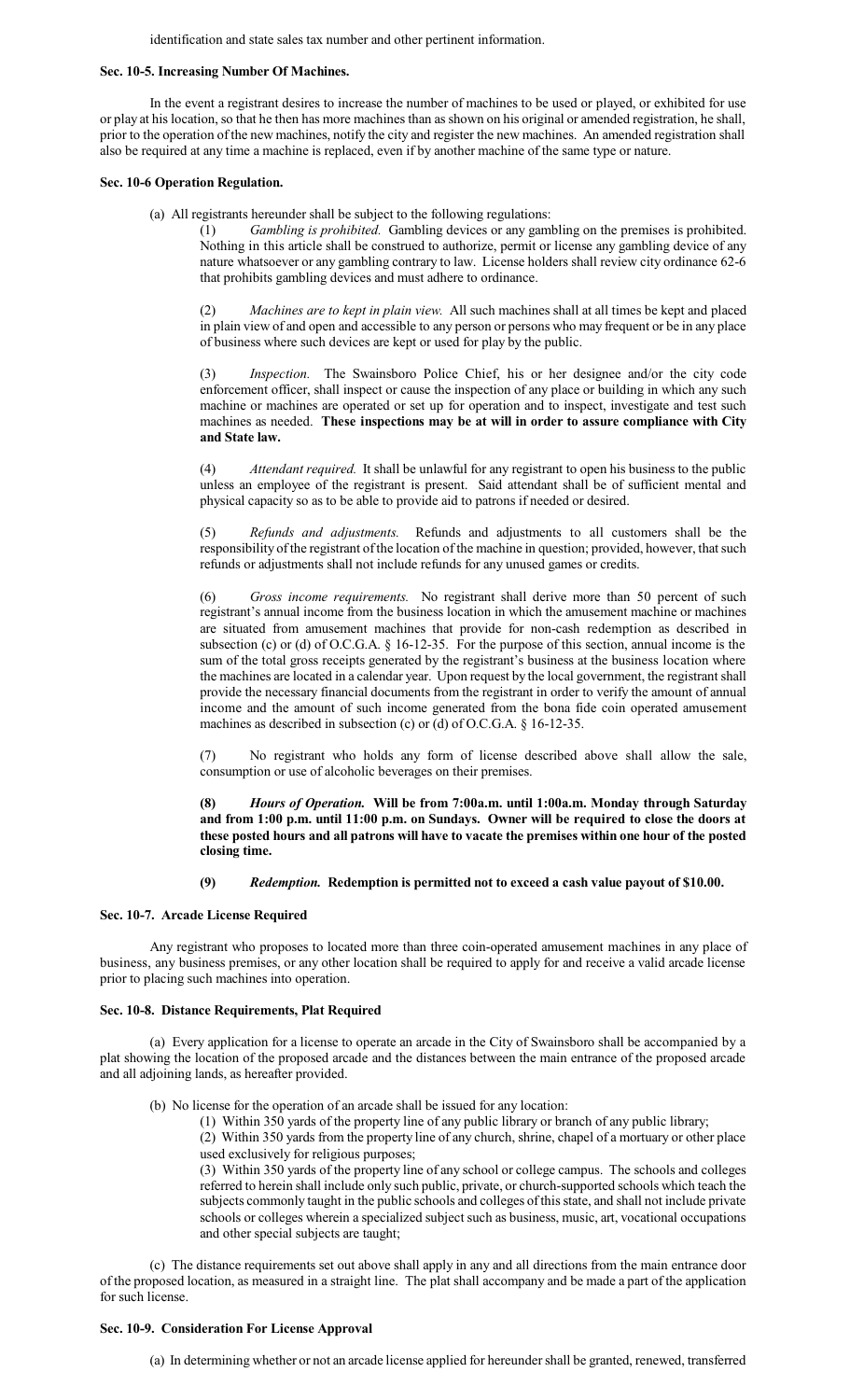or issued to a new location, in addition to all the provisions of this section the following shall be considered to be in the public interest and welfare:

(1) *Reputation Character.* The registrant's reputation, character, trade and

business associations or past business ventures, mental and physical capacity to conduct this business; (2) *Previous Violations of License Laws.* If the registrant is a previous holder of an arcade license in the city or in any other jurisdiction and has violated any law, regulation or ordinance relating to such business;

(3) *Manner of Conducting Prior Arcade Business.* If the registrant is a previous holder of an arcade license, the manner in which he conducted the business there under, especially as to the necessity for unusual police observation and inspections in order to prevent the violation of any law, regulation or ordinance relating to such business;

(4) *Location.* The location for which the license is sought, as to traffic congestion, general character of neighborhood, and the effect such an establishment would have on the adjacent and surrounding property values;

(5) *Number of Licenses in General Area.* The number of licenses already granted for arcades in the general area of the place for which the license is sought;

(6) *Previous Revocation of License.* If the registrant has had any license issued under the police powers of any governing authority previously suspended or revoked, or has had an arcade license suspended or revoked;

(7) *Payment of Taxes and Other Charges*. Whether or not the registrant or business is delinquent in payment of any local taxes or other fees or charges;

(8) *Prior Incidents.* Evidence that a substantial number of incidents requiring police intervention have occurred within the immediate area during the 12 months immediately preceding the date of application.

(9) *Previous Denial or Revocation.* The denial of an application, or the revocation of a license, occurring within the preceding 12 months, which was based on the qualifications of the proposed location.

#### (b) *Renewal.*

(1) All licenses granted hereunder are privilege license and shall expire on December 31<sup>st</sup> of each year. Registrants who desire to renew their license shall file an application therefore with the permit office of the City of Swainsboro for such renewal, upon forms approved by the City Administrator or his designee, on or before December 1<sup>st</sup> of each year.

(2) All licenses to be renewed for the subsequent calendar year shall be submitted By the permit office to the city for approval no later than December 15<sup>th</sup> of each year. Any licenses that have been placed on probation, suspension or have been revoked by the city during the year shall be submitted on a separate list by the permit for review and further consideration.

(c) *Audit.* Upon renewal of a license to operate an arcade, verified records of sales from amusement games as they relate to the total annual income of the business shall be furnished. Verification must be submitted by both the license holder and the management of the establishment. The city council may cause an *audit* of the books of a business holding an arcade license to be made at any time. Failure of a registrant who holds a license to operate an arcade to cooperate in the execution of the audit shall be a violation of this section.

#### **Sec. 10-10 Individuals Not Eligible For License.**

The following individuals and organizations are not eligible for an arcade license:

(a) A person or persons or a corporation, partnership or other form of business or Organization in which any officers, directors or partners have been convicted of a felony in any jurisdiction. A conviction, for purposes of this paragraph, includes a guilty plea or a plea of nolo contendere.

(b) A person or persons or a corporation, partnership or other form of business Organization in which any of the officers, directors or partner have been convicted in any jurisdiction of a non-felonious crime of moral turpitude, lottery, gambling or illegal possession orsale of narcotics or alcoholic beverages within the five years preceding the filing of the application. A conviction, for purposes of this paragraph, includes a quality plea or a plea of nolo contendere.

(c) A person whose license to operate an arcade has been revoked for cause in any state or territory of the United States within the ten years preceding the filing of the application.

(d) A person who has knowingly falsified information or made any material misrepresentation on the application for a license under this section or any application under the city beer and wine license ordinance submitted within the ten years preceding the filing of the application

(e) Should any such registrant or partner or officer or director of any registrant entity, after a license has been granted be convicted of or plead guilty or nolo contendere to a crime involving moral turpitude or to the violation of any laws of the state regulating gambling or the lottery laws, said license shall be subject after hearing to immediate suspension or revocation.

#### **Sec. 10-11. Application For License.**

All registrants for a license to operate an arcade shall give notice of their intention to make such application by advertisement in the form prescribed by the city administrator. Advertising as referred to in this section means there shall be a sign posted 30 days prior to the hearing of the application in a prominent position on the property (where it can be read from the road); also, all new registrants shall be required to advertise two times in the legal organ before applications are heard by the city council. Advertising in the newspaper shall be during the thirty-day period prior to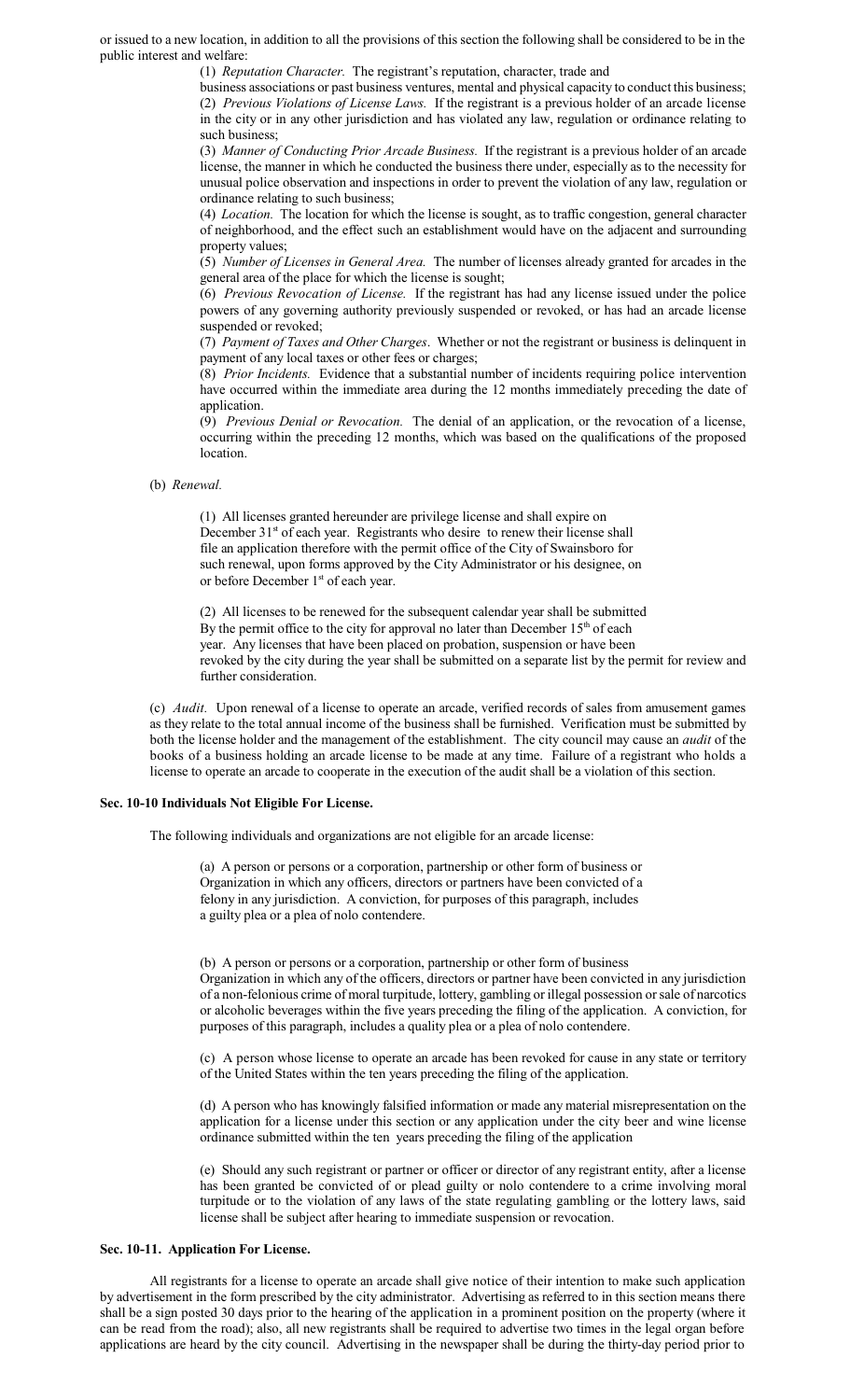the hearing of the application by the city council. Before the application is presented to the city council, the registrant shall furnish proof that the advertisement has been completed as required hereinabove.

#### **Sec. 10-12. License Not Transferable.**

No license to operate an arcade may be sold, transferred or assigned by a registrant or by operation of law, to any other person or persons, corporation, partnership or other business entity, or to any other location or any expansion of an existing location. Any such sale, transfer or assignment or attempted sale, transfer or assignment shall be deemed to constitute a voluntary surrender of such license, and such license shall thereafter be null and void; provided and excepting, however, that if the registrant is a partnership and one or more of the partners should die, or one or more of the surviving partners may acquire, by purchase or otherwise, the interest of the deceased partner or partners without effecting a surrender or termination of such license, and in such case the license, upon notification to the permit office, shall be placed in the name of the surviving partner. A license to operate an arcade issued to a corporation shall be deemed terminated and void when either any outstanding stock of the corporation is sold, transferred, or assigned after the issuance of a license, or any stock authorized but not issued at the time of the granting of a license is thereafter issued and sold, transferred or assigned.

#### **Sec. 10-13. Right Of Suspension.**

The City Council shall have the right to permanently suspend any license issued under this section following **a violation** issued to any license holder during a twelve month period whenever a person, firm, corporation, or other business organization doing business hereunder shall deviate from the normal operation for which the license was obtained or fails in performance to meet the required regulations and codes set forth by the city council, county health department; violates any law, ordinance or regulation of the United States, or the state, or Emanuel County; or when it shall be proven before the board, or its designated hearing officer, that there is a violation of nuisance law; or when the health, interests and safety of the public demand the suspension of such license. The hearing officer shall report the suspension of such license to the next regular or called meeting of the Swainsboro City Council; then the license shall be suspended, placed on probation or permanently revoked, or otherwise it shall be restored and remain in full force.

# **Sec. 10-14. Penalties For Violation Of Section.**

Violation of this ordinance shall be punishable as a misdemeanor local ordinance violation and shall include one or more of the following penalties;

- (a) A monetary fine up to a maximum of \$1,000.00;
- (b) Maximum imprisonment of 6 months;
- (c) Suspension or revocation of the registrant's license and any other city licenses held by the registrant, including but not limited to license for the sale of alcoholic beverages;
- (d) Revocation of machine registration and prohibition of machine operation at any Location which does not require an arcade license.

In addition, the city council or its designee may notify the appropriate state agencies of any violation pertaining to the improper use of bona fide coin-operated amusement machines. The agencies to be notified may include, but not limited to the state revenue department,, the state bureau of investigation and the state lottery commission. Violators may be prosecuted under O.C.G.A. § 16-12-35, and any other applicable provision of state or federal law.

All ordinances and parts of ordinances in conflict with the amendments are hereby repealed.

This date January 06, 2014 at the regular meeting of the Mayor and City Council of the city of Swainsboro.

#### **Motion: by Stafford Seconded: by Faulkner 6-0**

#### **D. Committee Reports**

**Police**: Councilperson Stafford gave the December Police Report.

Councilperson Stafford reported that the Police Personnel Committee had met and interviewed candidates for the vacant police officer position. The committee recommended Tyler Beasley for hire. Motion was made to hire Mr. Beasley as a police officer.

# **Motion: by Stafford Seconded: by Parker 6-0**

The yearly animal shelter report was presented to council.

**Public Works**: The new bucket truck has been purchased and delivered.

**Fire:** Councilperson Collins gave the 2013 yearly Fire Report.

**Recreation**: Routine **Airport:** No Report

**Executive**: No Report

**Water & WW**: Routine **Downtown Development**: No Report

**Administrative:** No Report